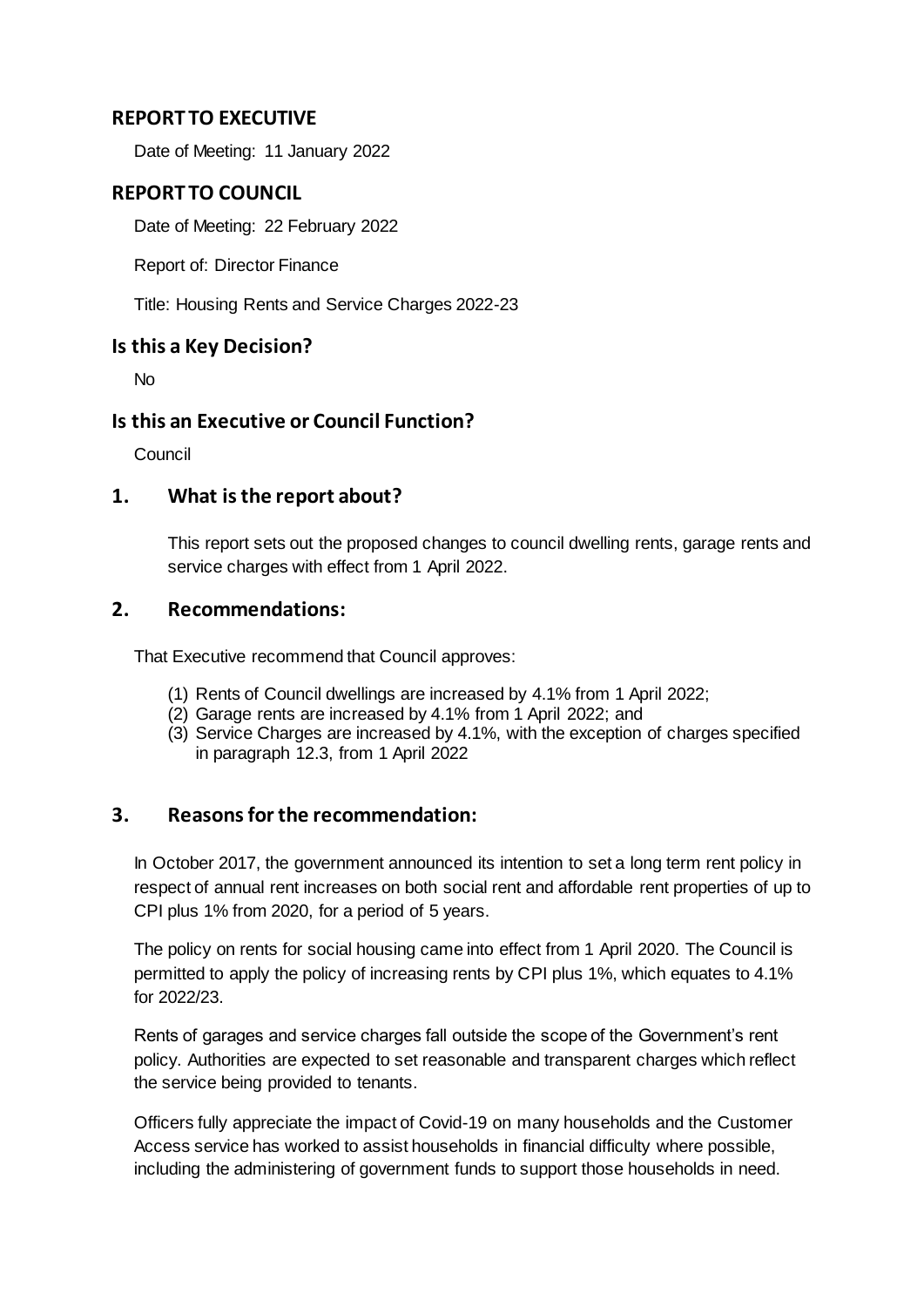The council does, however need to consider that tenants have benefited from 4 years of 1% rent cuts per year for 2016/17, 2017/18, 2018/19 and 2019/20, which resulted in the Housing Revenue Account (HRA) losing £7.9m over the 4 year period, so our base-line rents were already lower than previously anticipated.

A lower than permitted increase will place a financial constraint on the HRA and will result in a lower base-line position for future year rents (resulting in lost rental income of over £7 million over 30 years if increased by 3.1% for 2022/23).

Significantly the costs of services and labour are already increasing above inflation and a reduced rent increase would lead to a reduction of service delivery. While officers acknowledge the impact a rent increase might have on some tenants, the impact on service delivery and long term investment plans would have a positive impact on projects which would assist tenants financially in other areas, for example such as retrofit, which will reduce energy bills for tenants.

Many tenants will have their rents met by Housing Benefit (HB) or Universal Credit (UC), so a lower rent increase will not necessarily benefit them. 30% of the council's tenants are on full HB, 10% on partial HB and 20% in receipt of UC.

## **4. What are the resource implications including non financial resources**

The proposed changes in housing rents, garage rents and service charges are reflected in the proposed 2022/23 estimates for the Housing Revenue Account (HRA).

The current rent policy was intended to apply for five years from 2020, in order to allow landlords to plan ahead. The medium term financial plans for the Council's HRA therefore reflect assumptions for the annual uplift of property rents by CPI + 1%.

## **5. Section 151 Officer comments:**

The report contains details of the Government rent policy. This will offer an uplift in the resources available to the HRA and it is a legal requirement to have regard to Government policy. Council will note the changes in other charges, which have been set following the same principle. Council should also note that rent arrears are continuing to rise for the reasons set out in the report.

CPI is higher than projected in the last medium term financial plan and this will result in higher than expected income for the HRA. Members will recall that last year CPI was lower than expected and therefore this increase will offset some of the negative impact from last year's lower than anticipated increase.

## **6. What are the legal aspects?**

The Council, in setting its annual rents, is directed to have regards to the Government's policy on Rents for Social Housing 2018 which came into effect from 1 April 2020.

# **7. Monitoring Officer's comments:**

This report raises no issues for the Monitoring Officer.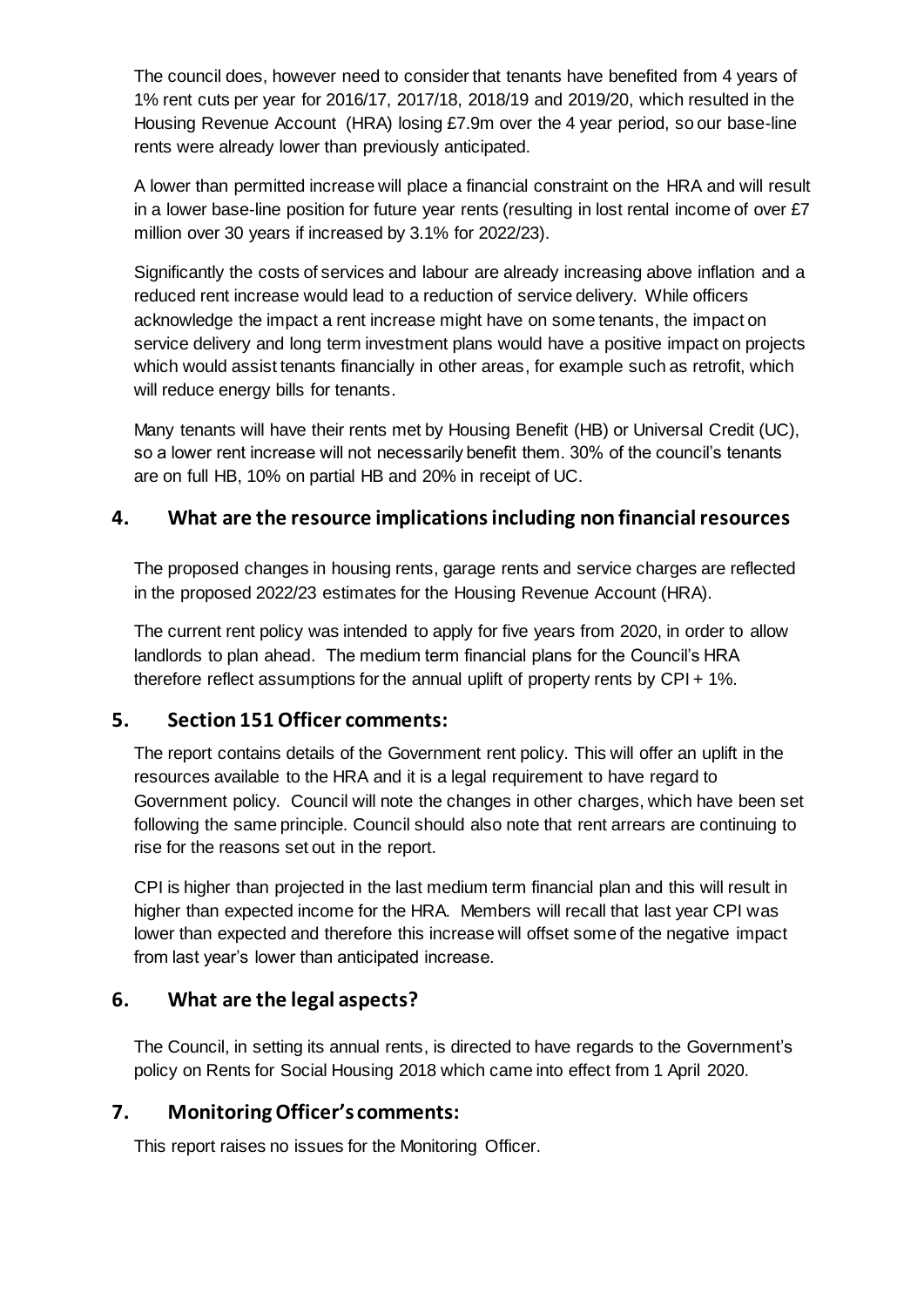## **8. Report details:**

### **RENT SETTING BACKGROUND**

- 8.1 The underlying rent for each council property is based upon a national rent formula.
- 8.2 The rent formula was established to ensure that social rents take account of:
	- The condition and location of a property reflected in its value;
	- Local earnings; and
	- Property size (specifically, the number of bedrooms in a property)
- 8.3 The rent formula for each council dwelling is set, based upon January 1999 levels, and uplifted for inflation each year.
- 8.4 On 4 October 2017, DLUHC announced that increases to social housing rents will be limited to the Consumer Price Index (CPI) plus 1% for 5 years from 2020.

### **Social Rent Increases for 2022/23**

- 8.5 In accordance with the social rent policy which came into effect from 1 April 2020, rents will be increased by CPI + 1% (CPI is the official method of calculating inflation in the UK). For 2022/23 this will result in an average increase of £3.18 per week, over 52 weeks, per property.
- 8.6 Rents are collected over 48 weeks, resulting in an average increase of £3.44 per collection week for 2022/23.
- 8.7 On a typical 2 bedroom flat the weekly rent for 2022/23 will be £80.69 (over 52 weeks). For comparative purposes, the average weekly rents for a 2 bedroom flat in Exeter during 2021 are:
	- £89.34 per week with a housing association
	- £184.62 per week rented in the private sector

#### **Rent arrears impact**

8.8 From April to October 2021 the rent arrears have increased from 3.42% to 4.70%. The factors affecting this increase can be identified as follows:

#### 8.9 **Covid-19**

The Covid-19 pandemic continues to affect rent collection as the legal requirement to take further legal action to possession was paused for several months through 2020 and early 2021. All rent arrears cases are examined to ensure that vulnerability is not preventing payment and specifically assessing the impact that Covid-19 may have had on an individual's ability to pay.

Legal recovery action has now started again from August 2021 and preparation of court cases has re-started under the new court protocol, this in itself will have a positive impact going forward in increasing collection rates and lowering the rent arrears.

## 8.10 **Universal Credit**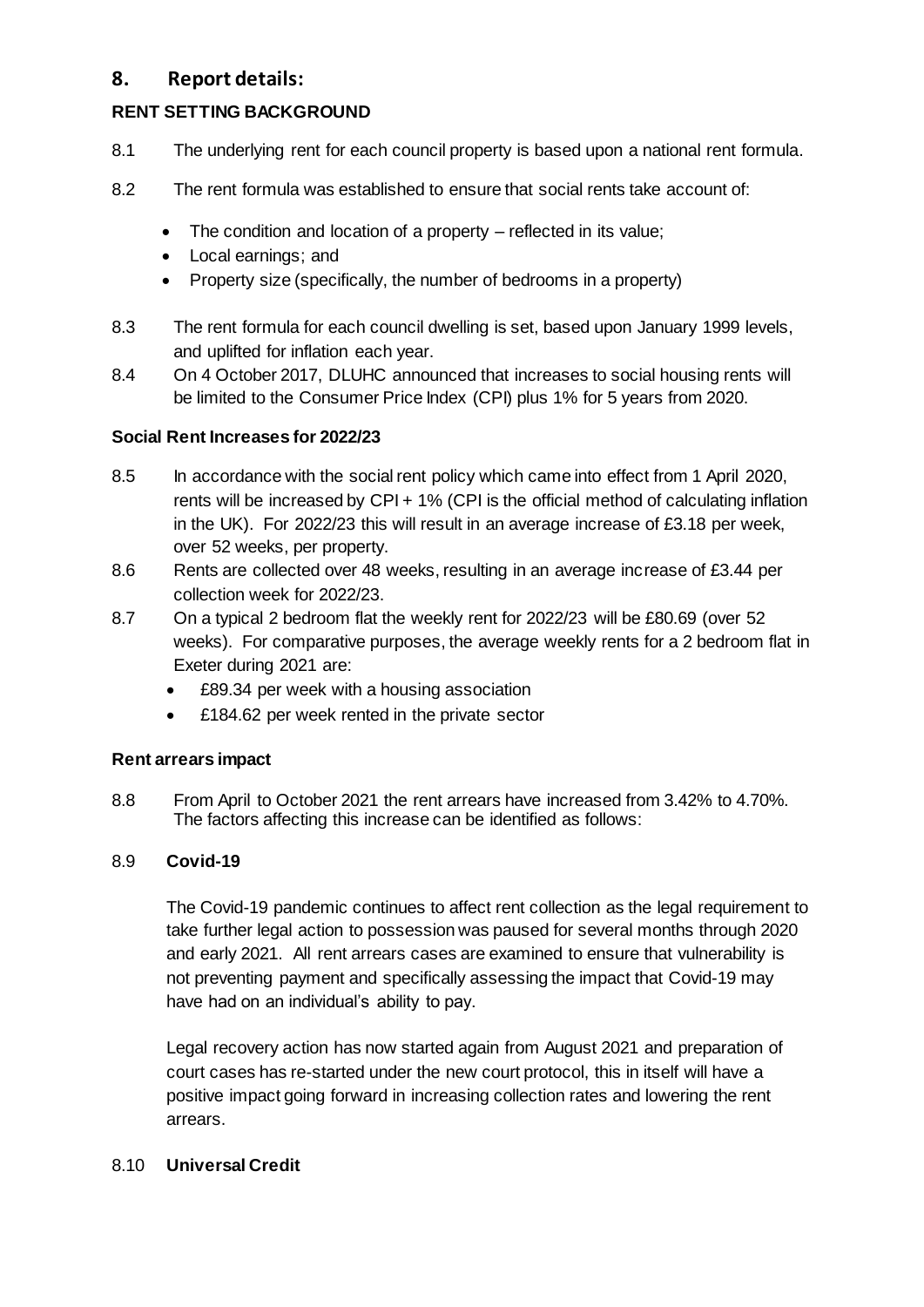There is a direct link to receiving direct rent arrears payments via an Alternative Payment Arrangement (APA), for tenants receiving Universal Credit. This direct mechanism is used wherever possible to maximise rent arrears recovery.

Universal Credit payment itself does have an impact on rent arrears because recipients have to wait for the first payment so arrears build up during this time. We may then have to apply for an APA and start to engage to reduce arrears. Past analysis has shown that tenants in receipt of Housing Benefit or Universal Credit make up the majority of rent arrears cases the council manages.

- 8.11 In light of the pressure on arrears, the proposed budget for rental income in 2022/23 has estimated similar levels of arrears in 2022/23. This assumes no improvement from the current year position but an anticipated improvement from 2023/24. As a guide, rent arrears were £695,174 as at 31 March 2021, in respect of current tenants.
- 8.12 New guidance was issued by MHCLG in November 2020 that set out arrangements for local authorities to apply to the Secretary of State for agreement to depart from the Government Rent Policy, if it would cause the authority 'unavoidable and serious financial difficulty'.

In considering whether the application of the Government Rent Policy would cause unavoidable and serious financial difficulty, the Secretary of State will expect to be provided with evidence that:

- the local authority's Housing Revenue Account (HRA) is at risk of a deficit in either the current or subsequent financial year
- complying with the requirements set out in the Rent Standard would jeopardise the local authority's ability to meet legal requirements/ obligations, including ensuring the health and safety of its residents
- all possible steps have been taken to avoid the need for an application to the Secretary of State, including reviewing services and commitments and taking action to minimise costs and curtailing non-essential commitments

It is not considered that there are grounds to depart from the Government's Rent Policy.

## **9. Affordable Rents for Newly Built Council Housing**

- 9.1 Affordable rent allows local authorities to set rents at levels that are typically higher than social rents, at up to 80% of local market rent inclusive of service charges. The intention behind this is to maximise returns and generate capacity for further investment in new affordable housing, allowing more people in housing need to have access to a good quality home at sub-market rent. Affordable rent is charged on new properties built to passivhaus standard, with the expectation that tenants would benefit from lower fuel bills.
- 9.2 For Exeter, this includes properties the Council has built at Knights Place, Rowan House, Silverberry Close, Barberry Close, Reed Walk and Chester Long Court, Antony Road, Bovemoors and Thornpark Rise. Affordable rents may also be increased by CPI + 1% in line with annual social rent rises.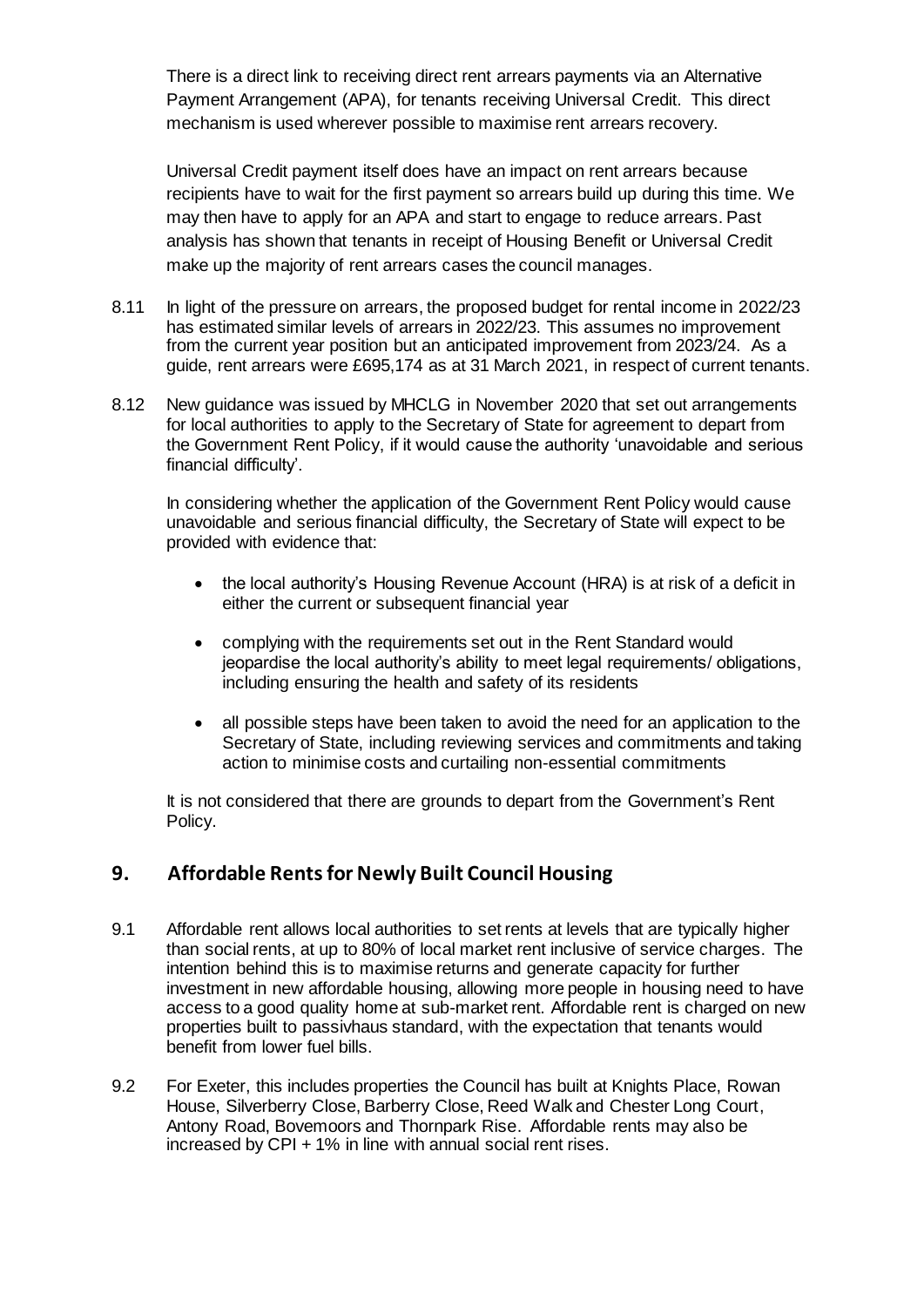## **10. Garage Rent Increase**

- 10.1 Rentals of non-dwellings, such as garages, are outside the scope of the Government's social rent policy. However annual increases to garage rents are generally kept in-line with rises in social rents.
- 10.2 Under self-financing local authorities are encouraged to review the rents of nondwellings in order to ensure associated costs are fully recovered. Allowing for inflationary rises for employee costs and for general repair costs, a rise in line with rent charges is considered appropriate.
- 10.3 A 4.1% increase in garage rents and parking spaces is therefore proposed, in line with the permitted rises in social and affordable rents at CPI + 1%.

### **11. Service Charge Increase**

- 11.1 These charges cover services and facilities provided by the authority to tenants which are not covered by their rent. Service charges reflect additional services which may not be provided to every tenant, or which may be connected with communal facilities. Different tenants receive different types of service reflecting their housing circumstances.
- 11.2 Service charges are limited to covering the cost of providing the services. Government guidelines advised that authorities should endeavour to keep increases in-line with rent changes, at CPI + 1%, to help keep charges affordable. Increases above this may be made on rare occasions when an authority has increases in costs outside its control, such as increases in fuel costs.
- 11.3 It is proposed that service charges are increased by 4.1%, in line with rent rises, with the following exceptions:
	- 0% increase in respect of the Older Persons' property service charge due to staffing post changes
	- 0% increase in water charges in respect of Magdalen Gardens in line with contract prices
	- 5% increase in fire alarm charges to reflect the increased cost of new contract for weekly fire alarm testing

## **12. How does the decision contribute to the Council's Corporate Plan?**

The Housing Revenue Account contributes to three key priorities, as set out in the Corporate Plan; providing value-for-money services, leading a well-run council and building great neighbourhoods.

## **13. What risks are there and how can they be reduced?**

13.1 The main risk to council dwelling rents relates to the COVID-19 pandemic and its impact on tenants' ability to pay.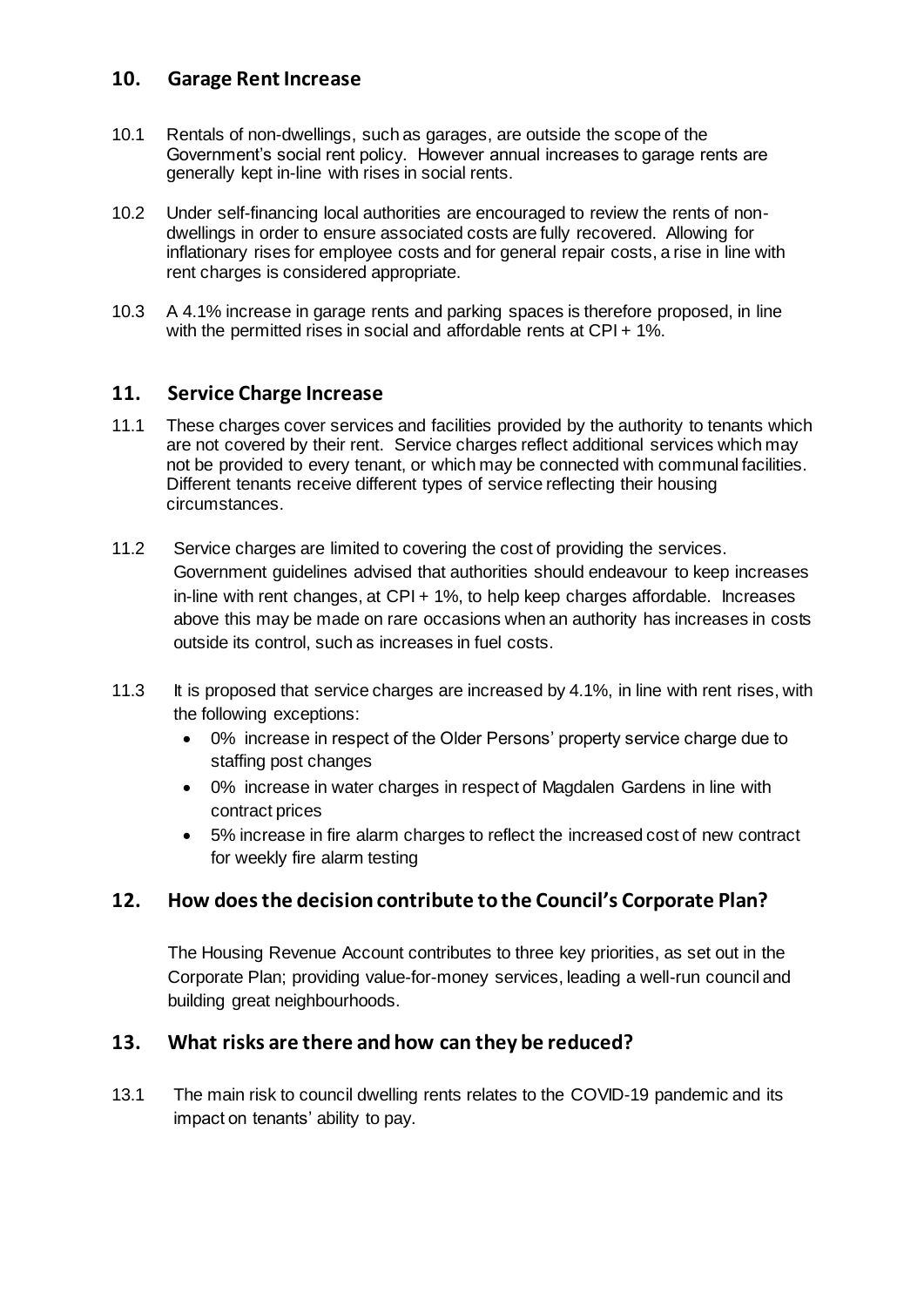13.2 The level of rent arrears is kept under review by the Payments and Collection Team. A provision has been made in 2022/23 for a similar arrears level to 2021/22. This assumes no recovery from current level of arrears during the next financial year. We would, however, expect recovery from the current year position over the next 12 to 24 months.

# **14. Equality Act 2010 (The Act)**

- 14.1 Under the Act's Public Sector Equalities Duty, decision makers are required to consider the need to:
	- eliminate discrimination, harassment, victimisation and any other prohibited conduct;
	- advance equality by encouraging participation, removing disadvantage, taking account of disabilities and meeting people's needs; and
	- foster good relations between people by tackling prejudice and promoting understanding.
- 14.2 In order to comply with the general duty authorities must assess the impact on equality of decisions, policies and practices. These duties do not prevent the authority from reducing services where necessary, but they offer a way of developing proposals that consider the impacts on all members of the community.
- 14.3 In making decisions the authority must take into account the potential impact of that decision in relation to age, disability, race/ethnicity (includes Gypsies and Travellers), sex and gender, gender identity, religion and belief, sexual orientation, pregnant women and new and breastfeeding mothers, marriage and civil partnership status in coming to a decision.
- 14.4 An equality impact assessment accompanies this report in respect of the impact of the recommendations on people with protected characteristics as determined by the Act.

## **15. Carbon Footprint (Environmental) Implications:**

No direct carbon/environmental impacts arising from the recommendations.

## **16. Are there any other options?**

From 1 April 2020, social landlords may not increase rents by more than CPI + 1% in any year. This limit is a ceiling and landlords are able to apply a lower increase. However, any rent increases at less than CPI + 1% would have a significant impact on the HRA's financial position and resources available to invest in its stock.

## **Director Finance, David Hodgson**

Author: Kayleigh Searle, Finance Manager - Corporate

# **Local Government (Access to Information) Act 1972 (as amended)**

Background papers used in compiling this report:-